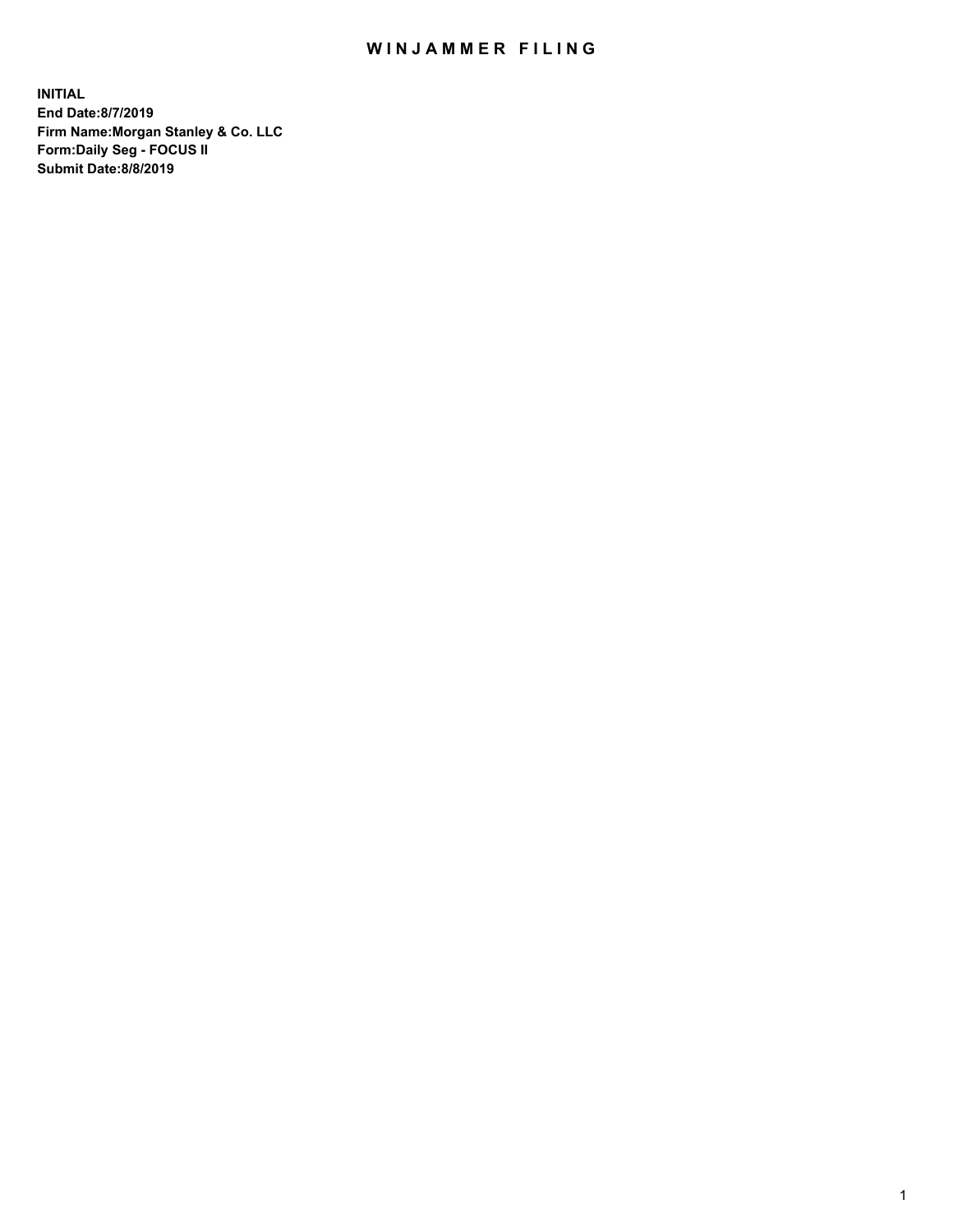**INITIAL End Date:8/7/2019 Firm Name:Morgan Stanley & Co. LLC Form:Daily Seg - FOCUS II Submit Date:8/8/2019 Daily Segregation - Cover Page**

| Name of Company                                                                                                                                                                                                                                                                                                                | Morgan Stanley & Co. LLC                                    |
|--------------------------------------------------------------------------------------------------------------------------------------------------------------------------------------------------------------------------------------------------------------------------------------------------------------------------------|-------------------------------------------------------------|
| <b>Contact Name</b>                                                                                                                                                                                                                                                                                                            | <b>Ikram Shah</b>                                           |
| <b>Contact Phone Number</b>                                                                                                                                                                                                                                                                                                    | 212-276-0963                                                |
| <b>Contact Email Address</b>                                                                                                                                                                                                                                                                                                   | Ikram.shah@morganstanley.com                                |
| FCM's Customer Segregated Funds Residual Interest Target (choose one):<br>a. Minimum dollar amount: ; or<br>b. Minimum percentage of customer segregated funds required:% ; or<br>c. Dollar amount range between: and; or<br>d. Percentage range of customer segregated funds required between:% and%.                         | 235,000,000<br><u>0</u><br>0 <sub>0</sub><br>00             |
| FCM's Customer Secured Amount Funds Residual Interest Target (choose one):<br>a. Minimum dollar amount: ; or<br>b. Minimum percentage of customer secured funds required:% ; or<br>c. Dollar amount range between: and; or<br>d. Percentage range of customer secured funds required between:% and%.                           | 140,000,000<br><u>0</u><br>0 <sub>0</sub><br>0 <sub>0</sub> |
| FCM's Cleared Swaps Customer Collateral Residual Interest Target (choose one):<br>a. Minimum dollar amount: ; or<br>b. Minimum percentage of cleared swaps customer collateral required:% ; or<br>c. Dollar amount range between: and; or<br>d. Percentage range of cleared swaps customer collateral required between:% and%. | 92,000,000<br><u>0</u><br>0 Q<br>0 <sub>0</sub>             |

Attach supporting documents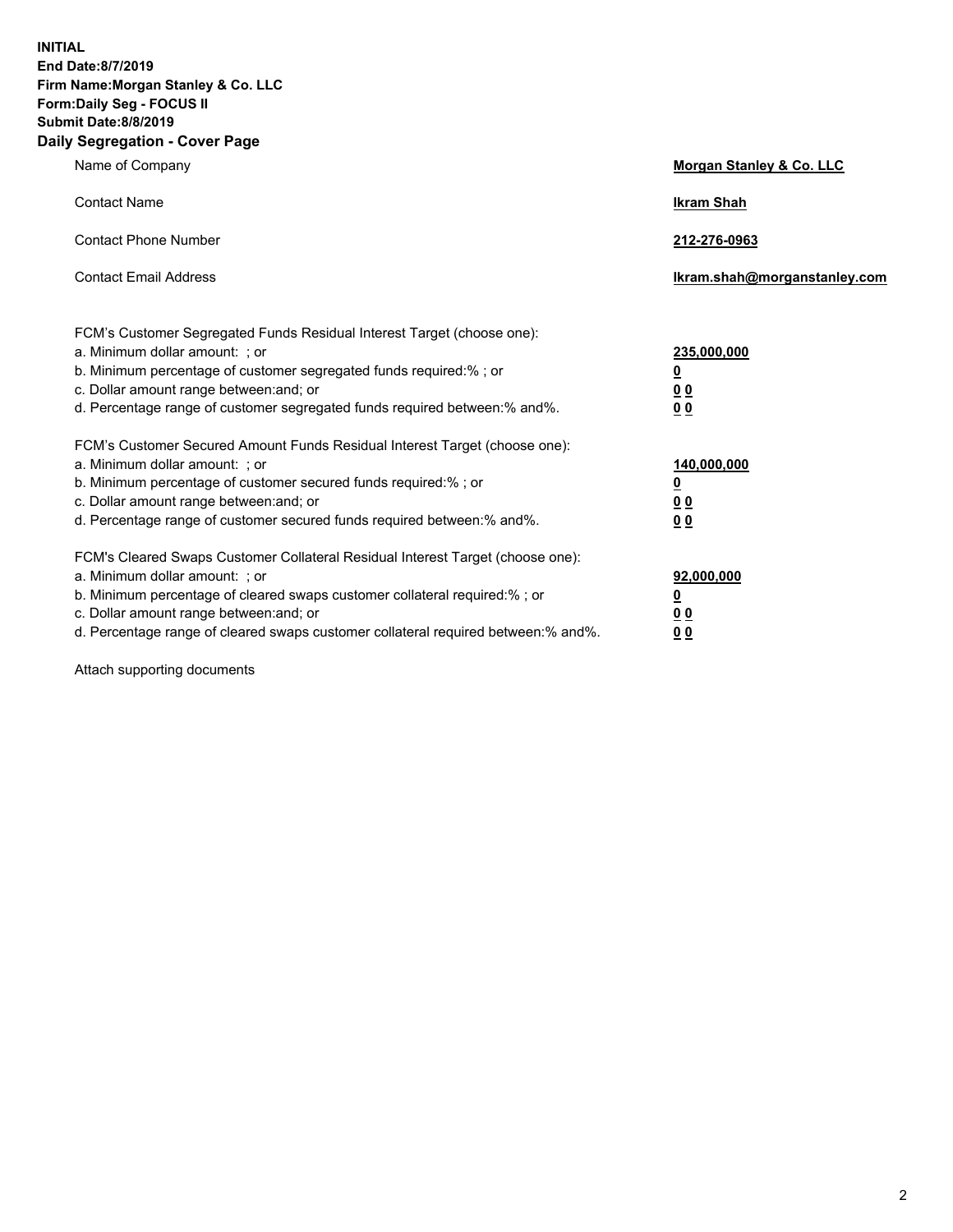| <b>INITIAL</b> | End Date: 8/7/2019<br>Firm Name: Morgan Stanley & Co. LLC<br>Form: Daily Seg - FOCUS II<br><b>Submit Date: 8/8/2019</b><br><b>Daily Segregation - Secured Amounts</b> |                                                               |
|----------------|-----------------------------------------------------------------------------------------------------------------------------------------------------------------------|---------------------------------------------------------------|
|                | Foreign Futures and Foreign Options Secured Amounts<br>Amount required to be set aside pursuant to law, rule or regulation of a foreign                               | $0$ [7305]                                                    |
| 1.             | government or a rule of a self-regulatory organization authorized thereunder<br>Net ledger balance - Foreign Futures and Foreign Option Trading - All Customers       |                                                               |
|                | A. Cash                                                                                                                                                               | 3,608,102,142 [7315]                                          |
|                | B. Securities (at market)                                                                                                                                             | 2,477,873,729 [7317]                                          |
| 2.<br>3.       | Net unrealized profit (loss) in open futures contracts traded on a foreign board of trade<br>Exchange traded options                                                  | -782,719,029 [7325]                                           |
|                | a. Market value of open option contracts purchased on a foreign board of trade                                                                                        | 19,137,249 [7335]                                             |
|                | b. Market value of open contracts granted (sold) on a foreign board of trade                                                                                          | -16,422,899 [7337]                                            |
| 4.             | Net equity (deficit) (add lines 1.2. and 3.)                                                                                                                          | 5,305,971,192 [7345]                                          |
| 5.             | Account liquidating to a deficit and account with a debit balances - gross amount<br>Less: amount offset by customer owned securities                                 | 209,841,713 [7351]<br>-208,158,836 [7352] 1,682,877<br>[7354] |
| 6.             | Amount required to be set aside as the secured amount - Net Liquidating Equity<br>Method (add lines 4 and 5)                                                          | 5,307,654,069 [7355]                                          |
| 7.             | Greater of amount required to be set aside pursuant to foreign jurisdiction (above) or line<br>6.                                                                     | 5,307,654,069 [7360]                                          |
|                | FUNDS DEPOSITED IN SEPARATE REGULATION 30.7 ACCOUNTS                                                                                                                  |                                                               |
| 1.             | Cash in banks<br>A. Banks located in the United States                                                                                                                | 623,733,059 [7500]                                            |
|                | B. Other banks qualified under Regulation 30.7                                                                                                                        | 312,310,860 [7520] 936,043,919<br>[7530]                      |
| 2.             | Securities                                                                                                                                                            |                                                               |
|                | A. In safekeeping with banks located in the United States                                                                                                             | 351,615,169 [7540]                                            |
|                | B. In safekeeping with other banks qualified under Regulation 30.7                                                                                                    | 0 [7560] 351,615,169 [7570]                                   |
| 3.             | Equities with registered futures commission merchants<br>A. Cash                                                                                                      | 6,687,146 [7580]                                              |
|                | <b>B.</b> Securities                                                                                                                                                  | $0$ [7590]                                                    |
|                | C. Unrealized gain (loss) on open futures contracts                                                                                                                   | 2,156,001 [7600]                                              |
|                | D. Value of long option contracts                                                                                                                                     | $0$ [7610]                                                    |
|                | E. Value of short option contracts                                                                                                                                    | 0 [7615] 8,843,147 [7620]                                     |
| 4.             | Amounts held by clearing organizations of foreign boards of trade                                                                                                     |                                                               |
|                | A. Cash<br><b>B.</b> Securities                                                                                                                                       | $0$ [7640]<br>$0$ [7650]                                      |
|                | C. Amount due to (from) clearing organization - daily variation                                                                                                       | $0$ [7660]                                                    |
|                | D. Value of long option contracts                                                                                                                                     | $0$ [7670]                                                    |
|                | E. Value of short option contracts                                                                                                                                    | 0 [7675] 0 [7680]                                             |
| 5.             | Amounts held by members of foreign boards of trade                                                                                                                    |                                                               |
|                | A. Cash                                                                                                                                                               | 2,858,487,354 [7700]                                          |
|                | <b>B.</b> Securities<br>C. Unrealized gain (loss) on open futures contracts                                                                                           | 2,126,258,560 [7710]<br>-784,875,030 [7720]                   |
|                | D. Value of long option contracts                                                                                                                                     | 19,137,249 [7730]                                             |
|                | E. Value of short option contracts                                                                                                                                    | <u>-16,422,899</u> [7735] 4,202,585,234                       |
|                |                                                                                                                                                                       | $[7740]$                                                      |
| 6.             | Amounts with other depositories designated by a foreign board of trade                                                                                                | $0$ [7760]                                                    |
| 7.<br>8.       | Segregated funds on hand<br>Total funds in separate section 30.7 accounts                                                                                             | $0$ [7765]<br>5,499,087,469 [7770]                            |
| 9.             | Excess (deficiency) Set Aside for Secured Amount (subtract line 7 Secured Statement                                                                                   | 191,433,400 [7380]                                            |
| 10.            | Page 1 from Line 8)<br>Management Target Amount for Excess funds in separate section 30.7 accounts                                                                    | 140,000,000 [7780]                                            |

Management Target Amount for Excess funds in separate section 30.7 accounts **140,000,000** [7780]<br>Excess (deficiency) funds in separate 30.7 accounts over (under) Management Target **51,433,400** [7785] 11. Excess (deficiency) funds in separate 30.7 accounts over (under) Management Target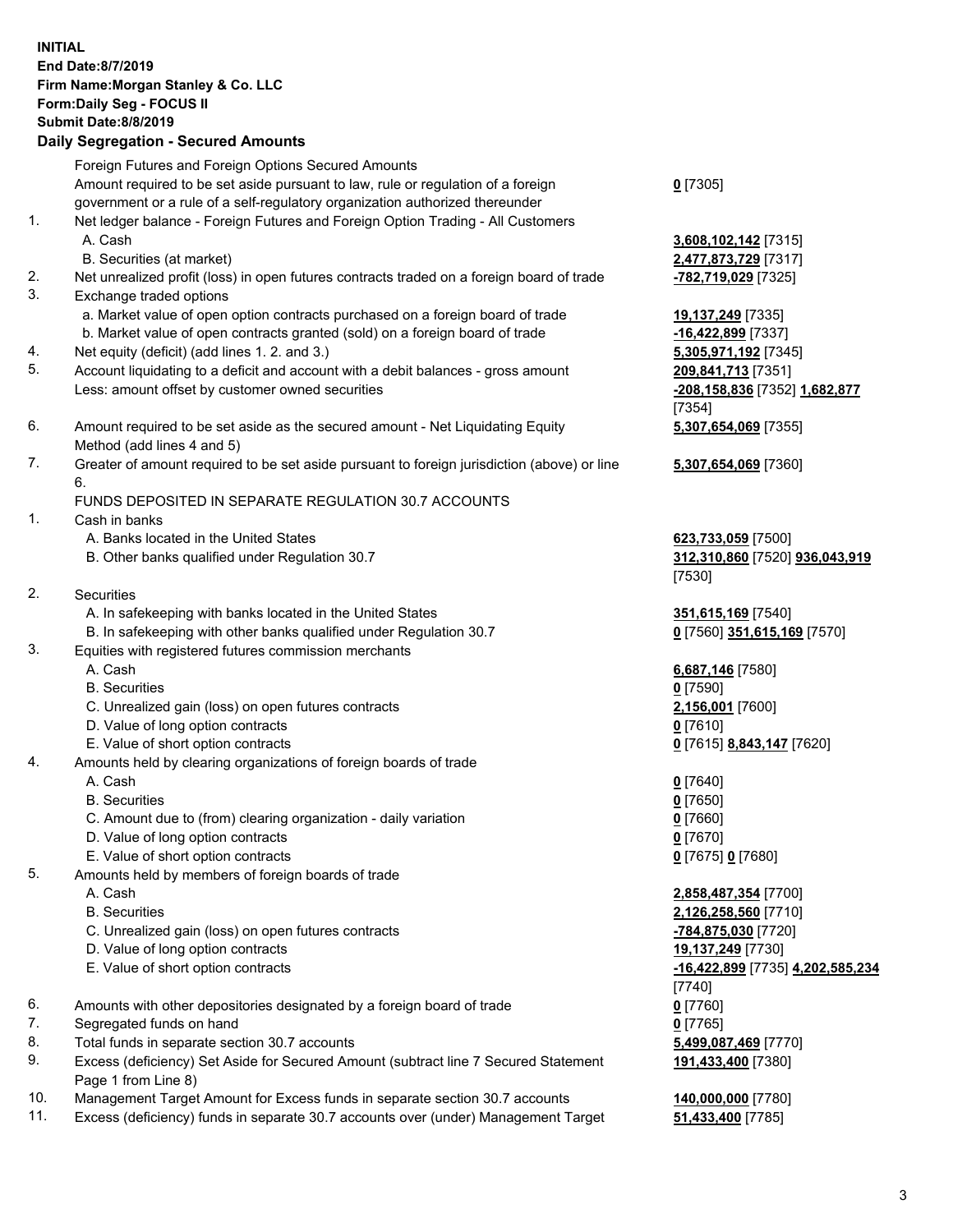**INITIAL End Date:8/7/2019 Firm Name:Morgan Stanley & Co. LLC Form:Daily Seg - FOCUS II Submit Date:8/8/2019 Daily Segregation - Segregation Statement** SEGREGATION REQUIREMENTS(Section 4d(2) of the CEAct) 1. Net ledger balance A. Cash **7,744,586,426** [7010] B. Securities (at market) **6,263,228,791** [7020] 2. Net unrealized profit (loss) in open futures contracts traded on a contract market **4,076,443,214** [7030] 3. Exchange traded options A. Add market value of open option contracts purchased on a contract market **1,030,173,984** [7032] B. Deduct market value of open option contracts granted (sold) on a contract market **-888,756,725** [7033] 4. Net equity (deficit) (add lines 1, 2 and 3) **18,225,675,690** [7040] 5. Accounts liquidating to a deficit and accounts with debit balances - gross amount **199,136,683** [7045] Less: amount offset by customer securities **-195,185,669** [7047] **3,951,014** [7050] 6. Amount required to be segregated (add lines 4 and 5) **18,229,626,704** [7060] FUNDS IN SEGREGATED ACCOUNTS 7. Deposited in segregated funds bank accounts A. Cash **5,272,119,268** [7070] B. Securities representing investments of customers' funds (at market) **0** [7080] C. Securities held for particular customers or option customers in lieu of cash (at market) **670,808,584** [7090] 8. Margins on deposit with derivatives clearing organizations of contract markets A. Cash **6,849,000,122** [7100] B. Securities representing investments of customers' funds (at market) **0** [7110] C. Securities held for particular customers or option customers in lieu of cash (at market) **5,592,420,207** [7120] 9. Net settlement from (to) derivatives clearing organizations of contract markets **-13,052,709** [7130] 10. Exchange traded options A. Value of open long option contracts **1,030,173,984** [7132] B. Value of open short option contracts **-888,756,725** [7133] 11. Net equities with other FCMs A. Net liquidating equity **13,166,887** [7140] B. Securities representing investments of customers' funds (at market) **0** [7160] C. Securities held for particular customers or option customers in lieu of cash (at market) **0** [7170] 12. Segregated funds on hand **0** [7150] 13. Total amount in segregation (add lines 7 through 12) **18,525,879,618** [7180] 14. Excess (deficiency) funds in segregation (subtract line 6 from line 13) **296,252,914** [7190]

- 15. Management Target Amount for Excess funds in segregation **235,000,000** [7194]
- 16. Excess (deficiency) funds in segregation over (under) Management Target Amount Excess

**61,252,914** [7198]